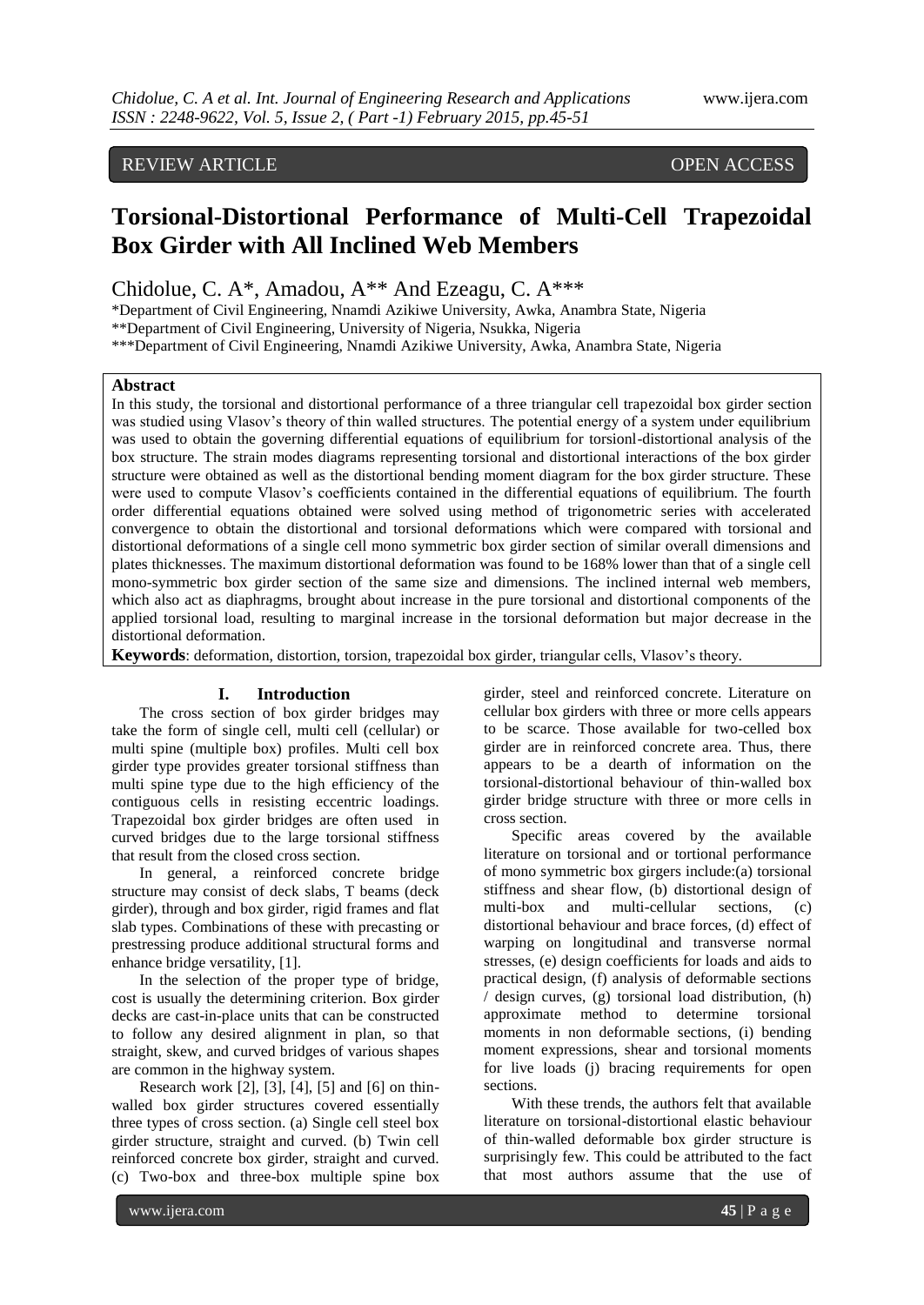intermediate stiffeners and diaphragms on thinwalled closed and quasi-closed structures is an effective way of handling non-uniform torsion and its attendant problems of warping and distortion. The authors also believe that the use of triangular celled trapezoidal box girder will improve the torsional-distortional qualities of mono-symmetric box girders and at the same time make the use of diaphragms and intermediate stiffeners irrelevant. Hence, this research seeks to evaluate the torsional and distortional deformations of a simply supported multi- triangular-cell trapezoidal box girder bridge.

By comparing its torsional and distortional deformations with those of an equivalent single cell trapezoidal box girder section having the same overall dimensions and plate thicknesses, an insight is obtained concerning the efficiency of such box girder section in resisting torsional and distortional loads. Vlasov's [7] theory as modified by Verbernov [8] was adopted in the analysis.

## **II. Formulation of Equilibrium Equations**

The potential energy of a box girder structure under the action of a distortional load of intensity q is given by;

$$
\pi = U + W_E \tag{1}
$$
 where,

 $\pi$  = the total potential energy of the box girder structure,

 $U =$  Strain energy,

 $W_{E}$  = External potential or work done by the external loads.

From strength of material study, the strain

$$
U = \frac{1}{2} \int_{LS} \left[ \left( \frac{\sigma^2(x, s)}{E} + \frac{\tau^2(x, s)}{G} \right) t(s) + \frac{M^2(x, s)}{EI_{(s)}} \right] dx ds
$$
\n(2)

Work done by external load is given by;  
\n
$$
W_E = qv(x, s)dxds
$$
\n
$$
= \iint q\Sigma V_h(x)\varphi_h(s)dsdx = \iint q_hV_hdx
$$
\n(3)

Substituting (2) and (3) into (1) we obtain that:  
\n
$$
\pi = \frac{1}{2} \left[ \int \int \left[ \frac{\sigma^2(x,s)}{E} + \frac{\tau^2(x,s)}{G} \right] t(s) + \frac{M^2(x,s)}{EI(s)} - qv(x,s) \right] dx ds
$$
\n(4)

where,

 $\sigma(x, s)$  = Normal stress  $\tau(x, s)$  = Shear stress

 $M(x, s)$  = Transverse distortional bending moment  $q =$  Line load per unit area applied in the plane of the plate

Moment of inertia of plates forming the box  $3_{(s)}$ 

 $I_{(s)} = \frac{t^3(s)}{12(1-v)}$  $=$ 

 $\overline{a}$ 

$$
\left( 5\right)
$$

 $(s) = \frac{1}{12(1-v^2)}$  $E =$  Modulus of elasticity

 $G =$ Shear modulus

 $v =$  poisson ratio

girder is given by:

 $t =$  thickness of plate

Using Vlasov's displacement fields [7] and the basic stress-strain relations of theory of elasticity, the expressions for normal and shear stresses become:

$$
\sigma(x, s) = E \sum_{i=1}^{m} \varphi_i(s) U_i'(x)
$$
(6a)  

$$
\tau(x, s) = G \left[ \sum_{i=1}^{m} \varphi_i'(s) U_i(x) + \sum_{k=1}^{n} \psi_k(s) V_k'(x) \right]
$$
(6b)

where  $U(x)$  and  $V(x)$  are unknown functions governing the displacements in the longitudinal and transverse directions respectively, and  $\varphi$  and  $\psi$  are generalized warping and distortional strain modes respectively. These strain modes are known functions of the profile coordinates and are chosen in advance for any type of cross section

The potential energy of the box girder structure is given by [7]:

$$
\pi = \frac{1}{2} E \sum a_{ij} U^{'}_{i}(x) U^{'}_{j}(x) dx +
$$
  
+ 
$$
\frac{1}{2} G \left[ \sum b_{ij} U^{'}_{i}(x) U^{'}_{j}(x) + \sum c_{kj} U^{'}_{k}(x) V^{'}_{j}(x) \right] dx
$$
  
+ 
$$
\frac{1}{2} G \left[ \sum c_{ih} U^{'}_{i}(x) V^{'}_{h}(x) + \sum r_{kh} V^{'}_{k}(x) V^{'}_{h}(x) \right] dx
$$
  
+ 
$$
\frac{1}{2} E \sum s_{hk} V^{'}_{k}(x) V^{'}_{h}(x) dx -
$$

$$
2 = hk \ k^{\gamma} h^{\gamma}
$$
  
-
$$
\sum q_h V_h dx
$$
 (8)

Where,  $a_{ij} = a_{ji} = \int \varphi_i(s) \varphi_j(s) dA$  (a)

$$
b_{ij} = b_{ji} = \int \varphi_i^I(s)\varphi_j^I(s)dA
$$
 (b)

$$
c_{kj} = c_{jk} = \int \varphi_k^I(s)\psi_j(s)dA
$$
 (c)

$$
c_{ih} = c_{hi} = \int \varphi_i^I(s)\psi_k(s)dA \tag{d}
$$

$$
r_{kh} = r_{hk} = \int \psi_k(s)\psi_h(s)ds;
$$
 (e)

www.ijera.com **46** | P a g e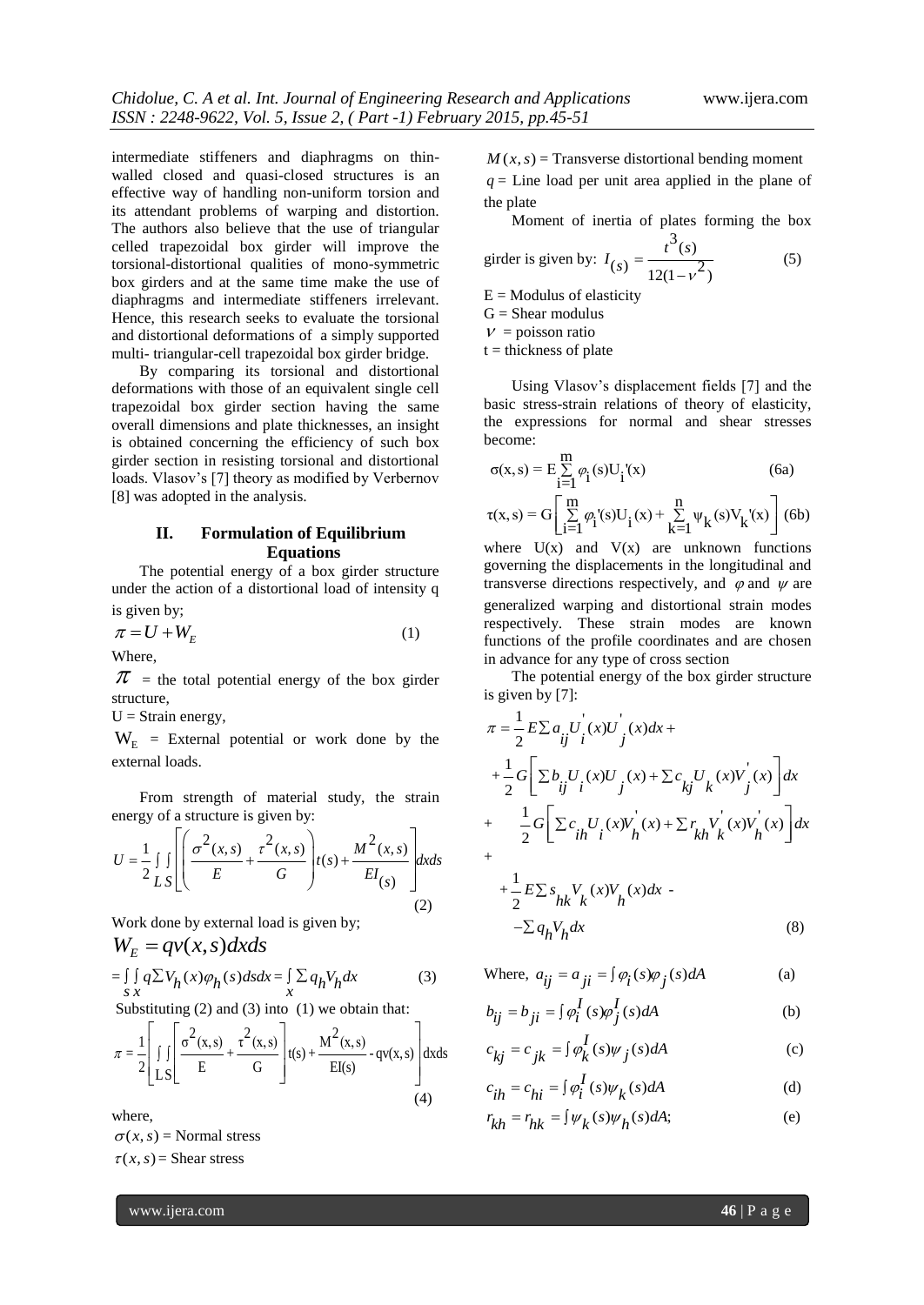$$
s_{kh} = s_{hk} = \frac{1}{E} \int \frac{M_k(s)M_h(s)}{EI(s)} ds
$$
 (f)

$$
q_h = \int q \psi_h ds \tag{h}
$$

The transverse bending moment generated in the box structure due to distortion is given by [7]:

$$
M(x,s) = \sum_{k=1}^{n} M_k(s) V_k(x)
$$
 (10)

Where  $M_k(s)$  is the bending moment generated in the cross sectional frame of unit width due to a unit distortion,  $V(x) = 1$ .

By minimizing the potential energy of the box girder structure, (8), with respect to the functional variables  $U(x)$  and  $V(x)$  using Euler Lagrange technique [9], we obtain the torsional-distortional equilibrium equations for displacement analysis of the box girder. Thus:

the box girder. Thus:  
\n
$$
\kappa \sum_{i=1}^{m} a_{i} U_{i}^{*}(x) - \sum_{i=1}^{m} b_{i} U_{i}(x) - \sum_{k=1}^{n} c_{k} V_{k}^{*}(x) = 0
$$
\n
$$
\sum c_{ih} U_{i}^{I}(x) + \sum r_{kh} V_{k}^{II}(x) - \kappa \sum s_{hk} V_{k}(x) + \frac{1}{G} \sum q_{h} = 0
$$
\n(11) where  $\kappa = \frac{E}{G} = 2(1 + \nu)$ 

Equation (11) is Vlasovs generalized differential equations of distortional equilibrium for the box girder structure. Its matrix form is as follows:

$$
\kappa \begin{bmatrix} a_{11} & a_{12} & a_{13} \ a_{21} & a_{22} & a_{23} \ a_{31} & a_{32} & a_{33} \end{bmatrix} \begin{bmatrix} U_1 \\ U_2 \\ U_3 \end{bmatrix} - \begin{bmatrix} b_{11} & b_{12} & b_{13} \ b_{21} & b_{22} & b_{23} \ b_{31} & b_{32} & b_{33} \end{bmatrix} \begin{bmatrix} U_1 \\ U_2 \\ U_3 \end{bmatrix}
$$

$$
- \begin{bmatrix} c_{11} & c_{12} & c_{13} & c_{14} \ c_{21} & c_{22} & c_{23} & c_{24} \ c_{31} & c_{32} & c_{33} & c_{34} \end{bmatrix} \begin{bmatrix} V_1 \\ V_2 \\ V_3 \end{bmatrix} = 0
$$

$$
\begin{bmatrix} c_{11} & c_{12} & c_{13} \ c_{21} & c_{22} & c_{23} & c_{24} \ c_{31} & c_{32} & c_{33} & c_{34} \end{bmatrix} \begin{bmatrix} V_1 \\ V_2 \\ V_3 \end{bmatrix} = 0
$$

$$
\begin{bmatrix} c_{11} & c_{12} & c_{13} \ c_{21} & c_{22} & c_{23} \ c_{31} & c_{32} & c_{33} \end{bmatrix} \begin{bmatrix} U_1 \\ U_2 \\ U_3 \end{bmatrix} - \kappa \begin{bmatrix} s_{11} & s_{12} & s_{13} & s_{14} \ s_{21} & s_{22} & s_{23} & s_{24} \ s_{31} & s_{32} & s_{33} & s_{34} \ s_{41} \end{bmatrix} \begin{bmatrix} V_1 \\ V_2 \\ V_3 \\ V_4 \end{bmatrix}
$$

$$
\begin{bmatrix} c_{21} & c_{22} & c_{23} \ c_{31} & c_{32} & c_{33} \ c_{41} & c_{42} & c_{43} \end{bmatrix} \begin{bmatrix} U_1 \\ U_2 \\ U_3 \end{bmatrix} - \kappa \begin{bmatrix} s_{11} & s_{12} & s_{13} & s_{14} \ s_{21} & s_{22
$$

$$
+\begin{bmatrix} r_{11} & r_{12} & r_{13} & r_{14} \ r_{21} & r_{22} & r_{23} & r_{24} \ r_{31} & r_{32} & r_{33} & r_{34} \ r_{41} & r_{42} & r_{43} & r_{44} \ \end{bmatrix} \begin{bmatrix} V_1 \\ V_2 \\ V_3 \\ V_4 \end{bmatrix} = \frac{1}{G} \begin{bmatrix} q_1 \\ q_2 \\ q_3 \\ q_4 \end{bmatrix}
$$
\n(12b)

The elements,  $a_{ij}$ ,  $b_{ij}$ ,  $c_{ij}$ , and  $r_{ij}$ , in the matrix equations are the Vlasov's coefficients and are determined from the strain modes diagrams and by using Morh's integral for diagram multiplication. The shk coefficients depend on the bending deformation of the plates forming the box girder section. They are obtained first, by drawing the distortional bending moment diagram of the box girder section and then by applying Morh's integral for diagram multiplication.

 $s = 5 \mu k = \frac{1}{E} \int \frac{M_k(x)M_k(x)}{E(t_0)} dt$ <br>  $= i \frac{1}{2} \mu k = \frac{1}{2} \int \frac{M_k(x)M_k(x)}{E(t_0)} dt$ <br>  $= i \frac{1}{2} \mu k = \frac{1}{2} \left[ \frac{M_k}{2} \right] \left[ \frac{M_k}{2} \right] \left[ \frac{M_k}{2} \right]$ <br>
The transverse benefits monote generalized to the stress of the transver While drawing the strain modes diagrams we note that  $\varphi_1$  diagram is a property of the cross section obtained by plotting the displacement of the members of the cross section when the vertical axis is rotated through a unit radian. Similarly, values of  $\varphi_2$  are obtained for the members of the cross section by plotting the displacements of the cross section when the horizontal axis is rotated through a unit radian.  $\varphi_3$  is the warping function of the cross section. It is the out of plane displacement of the cross section when the box girder is twisted about its axis through the pole, one radian per unit length, without bending in either x or y directions and without longitudinal extension. Other strain modes,  $\varphi_1 = \psi_1, \quad \varphi_2 = \psi_2, \quad \varphi_3 = \psi_3$  are obtained by numerical differentiation of the respective strain mode diagrams,  $\varphi_1, \varphi_2$  and  $\varphi_3$ . Strain mode  $\psi_4$  is the displacement diagram of the box cross section when the section is rotated one radian in say, a clockwise direction, about its centroidal axis. The procedure for evaluation of strain mode diagrams is fully explained in [10]

#### **III. Evaluation of Vlasov's Coefficients**

A study [12] of the interaction of the strain fields with each other reveal that the relevant strain field interactions for torsional-distortional analysis of mono symmetric box girder sections are those involving strain field 3 (distortion) and strain field 4 (rotation). Thus, the coefficients involved are those dependent on the interaction of  $\varphi_3$ ,  $\varphi_3 = \psi_3$ , and  $\psi_4$  diagrams only, which are shown in Fig. 1. Using Morh's integral for displacement computations, the following coefficients were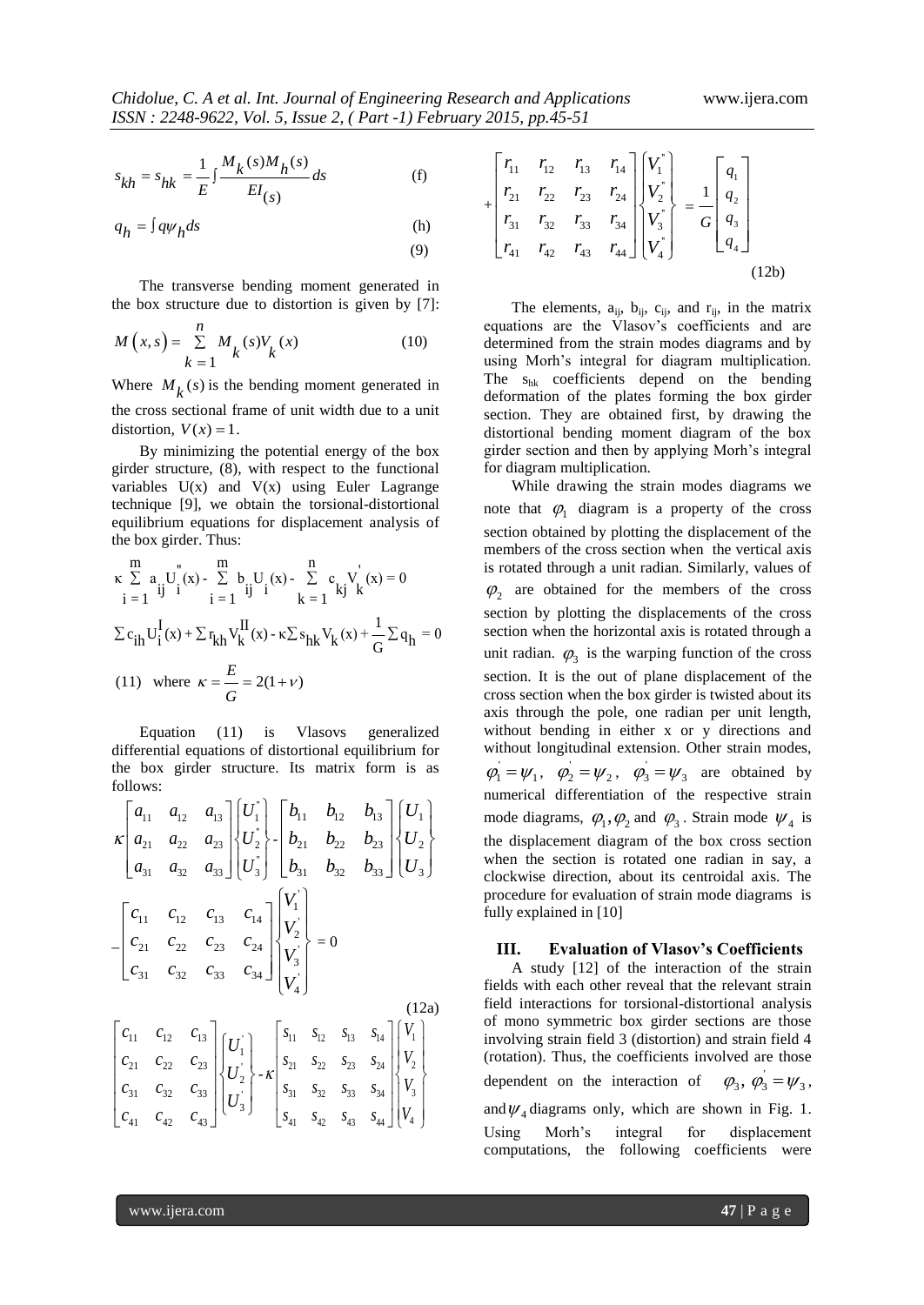obtained for the box girder section shown in Fig. 1(a).

$$
a_{33} = \varphi_3 * \varphi_3 = 2.103,
$$
  
\n
$$
b_{33} = c_{33} = r_{33} = \varphi_3 * \varphi_3 = 1.943,
$$
  
\n
$$
c_{34} = c_{43} = r_{34} = r_{43} = \varphi_3 * \psi_4 = 1.775,
$$
  
\n
$$
r_{44} = \psi_4 * \psi_4 = 14.754,
$$
  
\n
$$
s_{33} = (M_3 * M_3)I_S = 1.205I_S
$$

#### **3.1 Distortional bending moment diagram**

The procedure for evaluation of distortional bending moment diagram and hence, the shk coefficients of any box girder section are available in literatures, [7], [12].





(c) **Warping function,**  $\omega_3(s)$  **diagram** 



(d) distortion diagram,  $\psi_3$ 

**Fig. 1: Generalized strain modes for the multicell trapezoidal box girder section**



**Fig.2: Distortional bending moment diagram for the multi-cell box girder**

## **IV. Evaluation of Distortional and Pure Torsional Components of the Torsional Load**

Live loads were considered according to AASHTO [11], following the HL-93 loading. Uniform lane load of 9.3N/mm distributed over a 3000mm width plus tandem load of two 110 KN axles were applied as shown in Figs 4 and 5. The loads were positioned at the outermost possible location to generate the maximum torsional effects.

The torsional load on the bridge girder was 138 kN, Fig.3(c), acting at eccentricity  $e =$  $(b/2 - 1.46)$  m.

The torsional moment,  $M_T = 138 e$ , Fig.4(a), is decomposed into bending component and torsional component, Figs.  $4(b)$  and  $4(c)$ respectively. The torsional component comprises of distortional component and pure rotational component, Fig.5. From study [12] it was found that the bending component of the torsional moment does not affect or influence the pure torsional and the distortional components of the applied torsional load. Hence, the bending component of the applied torsional moment is irrelevant in this study, so the dead load of the entire box structure is ignored. Thus, the pure torsional component and the distortional component of the applied torsional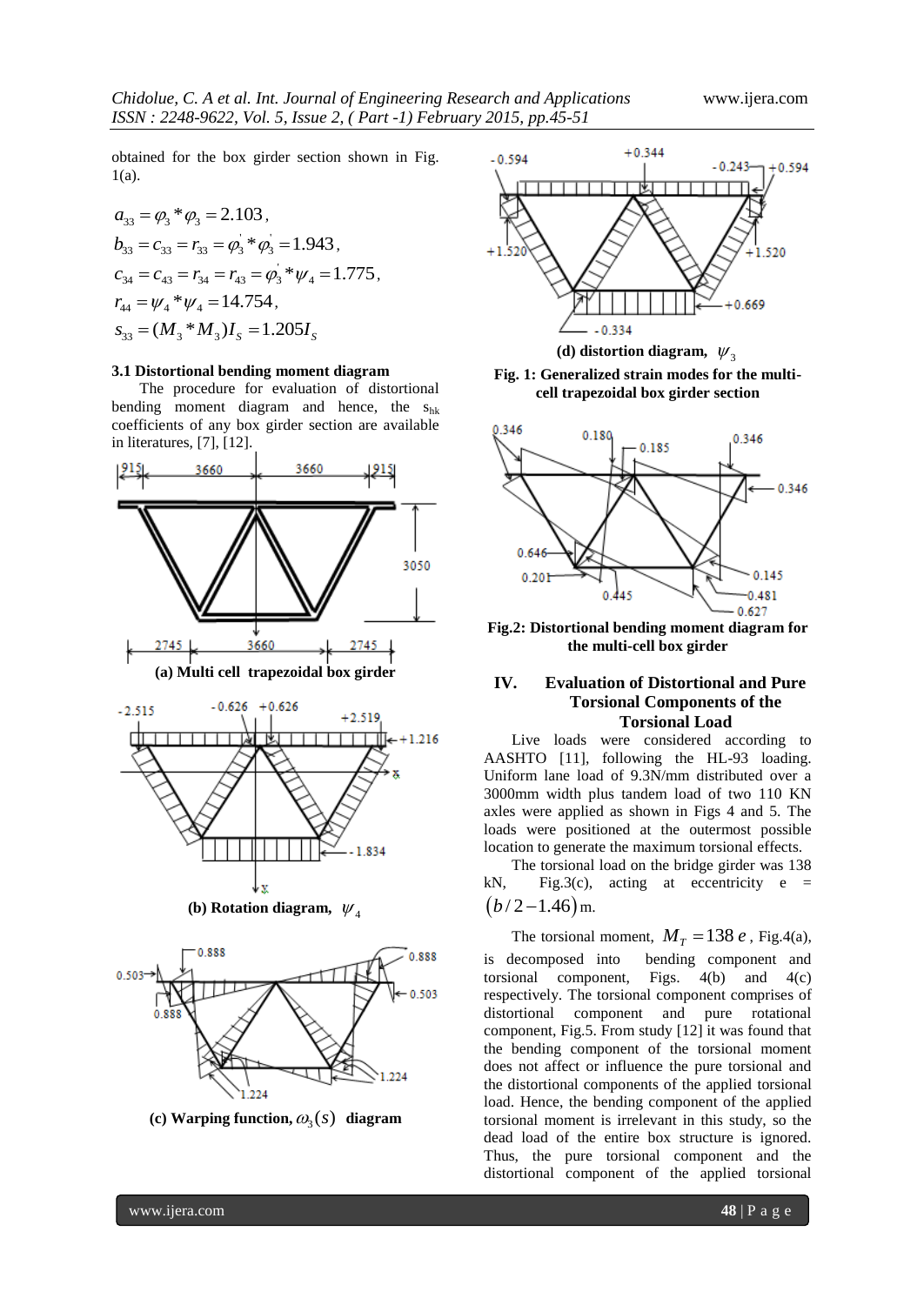moment are investigated and evaluated using Table 1.



**(c) Combined Lane load and tandem load Fig. 3 Positioning of Live Loads for Single Lane Bridge**



**(a) Bridge eccentric Load**



**(b) Bending component (c) Torsional component Fig. 4 Components of Bridge Eccentric Load**



**(a) Pure torsional (b) Distortional component component (rotation) (warping) Fig. 5 Components of the Torsional Load**

#### **V. Torsional-Distortional Analysis**

Substituting the values of Vlasov's coefficients into eqns. (12a) and (12b) and multiplying out we obtain, after simplification, the relevant torsionaldistorsional differential equations of equilibrium for

the analysis of the box girder section as follows:  
\n
$$
\alpha_1 V_3^{iv} + \alpha_2 V_4^{iv} - \beta_1 V_4^{i} = K_1
$$
\n
$$
\beta_2 V_4^{i} - \gamma V_3 = K_2
$$
\n(13)

**Table 1: Pure torsional and distortional components of applied torsional load [3]**

| <b>Type</b><br><b>Magnitude</b><br>of load | <b>Components</b><br>plate<br>in<br>members | Pure<br>torsional<br>component | <b>Distortional</b><br>component |
|--------------------------------------------|---------------------------------------------|--------------------------------|----------------------------------|
| <b>Torsional</b><br>moment                 | Top plate:<br>$P_t = 2P \tan$               | $Pb^2/2A_0$                    | $Pa^2/2 A_0$                     |
| by vertical<br>forces                      | <b>Bottom</b><br>plate: $P_b = 0$           | Pab/<br>$2A_{o}$               | Pab / $2A_0$                     |
| (Pb)                                       | Web plate:<br>$P_w = P / cos$               | Pbc/<br>$2A_0$                 | Pac / $2Ao$                      |
| <b>Torsional</b><br>moment                 | Top plate:<br>$P_t = P$                     | $Pb/(a+b)$                     | $Pa/(a+b)$                       |
| by<br>horizontal                           | <b>Bottom</b><br>plate: $P_b = P$           | $Pa/(a+b)$                     | $Pb/(a+b)$                       |
| forces<br>(Ph)                             | Web plate<br>$P_w = 0$                      | $Pc/(a+b)$                     | $Pc/(a+b)$                       |

 $(2A_0 = h(a+b))$ , where a and b are the widths of the parallel sides of the trapezium, h is the distance between them)

Where,

$$
\alpha_2 = ka_{33}c_{43} = 9.332 ;
$$
\n
$$
\alpha_2 = ka_{33}r_{44} = 77.567 ;
$$
\n
$$
\beta_1 = b_{33}r_{44} - c_{34}c_{43} = 25.56 ;
$$
\n
$$
\beta_2 = r_{34}c_{43} - c_{33}r_{44} = -25.516 ;
$$
\n
$$
\gamma = c_{43}ks_{33} = 3.565 * 10^{-3} ;
$$
\n
$$
K_1 = b_{33}q_4 / G = 3.331 * 10^{-4}
$$
\n
$$
K_2 = (c_{33}q_4 - c_{43}q_3) / G = 2.842 * 10^{-4}
$$

Substituting the values of these parameters into eqn. (13) we obtain:  $\mathbf{r} = 3.331*10^{-4}$ substituting the values of these parameters into<br>eqn. (13) we obtain:<br> $9.332V_3^{iv} + 77.569V_4^{iv} - 25.516V_4^{v} = 3.331*10^{-1}$  $x_1$ '' 3 565\*10<sup>-3</sup> $V_4$  = 2.842\*10<sup>-4</sup>  $9.332V_3^{iv} + 77.569V_4^{iv} - 25.516V_4^{v} = 3.331*10$ <br> $-25.516V_4^{v} - 3.565*10^{-3}V_3 = 2.842*10^{-4}$ tuting the values of these parameters is<br>  $+77.569V_4^{iv} - 25.516V_4^{v} = 3.331^{i}$ (14)

Integrating by method of trigonometric series with accelerated convergence we obtain: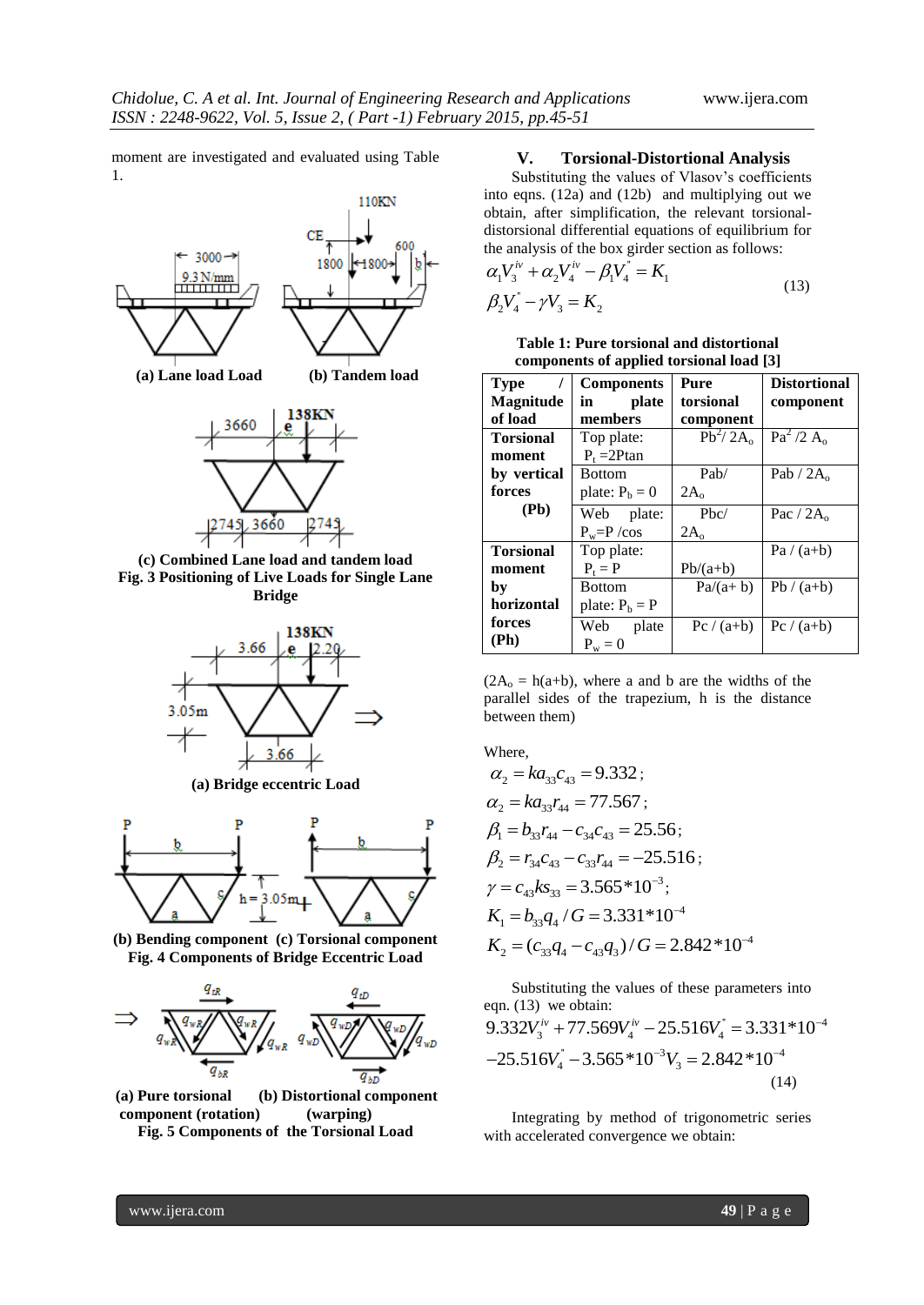$$
V_3(x) = 1.218 * 10^{-2} \sin(\pi x/L)
$$
  
\n
$$
V_4(x) = 3.252 * 10^{-3} \sin(\pi x/L)
$$
 (15)



**Fig.6: Torsional and distortional deformations along the length of the girder**

**Table 2. Comparison of torsional and distortional deformations of single and multi-cell trapezoidal box girder sections**

| $V_3(x) = 1.218*10^{-2} \sin(\pi x/L)$<br>(15)<br>$V_4(x) = 3.252*10^{-3} \sin(\pi x/L)$<br>where $L =$ span of the bridge = 50m<br>Distortional deformation<br>Torsional deformation<br>12<br>10                                          |                 |                   |                                 |                      |                                                        |                   |              | members in the study profile brought about incre<br>in the torsional rigidity of the box girder which<br>expected to reduce torsional and distortic<br>deformations. While this was true for distortic<br>deformation it was not so for torsional deformatio<br>The increase in the distortional and p<br>tortional components of the applied torsional l<br>can be attributed to the fact that torsic                                                                                               |                                                                                                                                                  |  |  |
|--------------------------------------------------------------------------------------------------------------------------------------------------------------------------------------------------------------------------------------------|-----------------|-------------------|---------------------------------|----------------------|--------------------------------------------------------|-------------------|--------------|------------------------------------------------------------------------------------------------------------------------------------------------------------------------------------------------------------------------------------------------------------------------------------------------------------------------------------------------------------------------------------------------------------------------------------------------------------------------------------------------------|--------------------------------------------------------------------------------------------------------------------------------------------------|--|--|
| 8<br>6<br>50<br>10<br>15 20 25 30 35<br>Distance Along the Length of the Girder (m)<br>40<br>45<br>Fig.6: Torsional and distortional deformations<br>along the length of the girder<br>Table<br>2.<br>Comparison<br>of<br>torsional<br>and |                 |                   |                                 |                      |                                                        |                   |              | components of the applied torsional load incre<br>with increase in the profile warping function wh<br>the two internal webs in the study profile tend<br>the<br>Specifically,<br>distortional l<br>promote.<br>component for the study profile increased by 3<br>over that of the single cell mono-symmetric prof<br>while the maximum deformation reduced by 168<br>Also, pure torsional component of the torsional lo<br>increased by 13.8% while the torsional deformat<br>also increased by 16%. |                                                                                                                                                  |  |  |
|                                                                                                                                                                                                                                            |                 |                   | trapezoidal box girder sections |                      | distortional deformations of single and multi-cell     |                   |              |                                                                                                                                                                                                                                                                                                                                                                                                                                                                                                      | <b>Conclusion</b><br>VII.<br>The maximum distortional deformation of                                                                             |  |  |
|                                                                                                                                                                                                                                            |                 |                   | Single cell trapezoidal         |                      | Triple triangular cell                                 |                   |              |                                                                                                                                                                                                                                                                                                                                                                                                                                                                                                      | multi- triangular- cell trapezoidal box Girder Bri                                                                                               |  |  |
|                                                                                                                                                                                                                                            | box girder [10] |                   |                                 |                      | trapezoidal box girder                                 |                   |              |                                                                                                                                                                                                                                                                                                                                                                                                                                                                                                      | was found to be 168% lower than that of a sin                                                                                                    |  |  |
| Distortion<br>al                                                                                                                                                                                                                           | load            | Pure<br>tortional |                                 | al                   | Distortion<br>load                                     | Pure<br>tortional |              |                                                                                                                                                                                                                                                                                                                                                                                                                                                                                                      | cell mono-symmetric box girder section of the sa                                                                                                 |  |  |
| and                                                                                                                                                                                                                                        |                 | load              | and                             | and                  |                                                        | load              | and          |                                                                                                                                                                                                                                                                                                                                                                                                                                                                                                      | overall size and plate thicknesses.                                                                                                              |  |  |
| deformati                                                                                                                                                                                                                                  |                 |                   | deformatio                      |                      | deformati                                              |                   | deformatio   |                                                                                                                                                                                                                                                                                                                                                                                                                                                                                                      | The effect of the inclined internal web memb<br>(which also act as diaphragms) was increase in                                                   |  |  |
| on                                                                                                                                                                                                                                         |                 | n                 |                                 | on                   |                                                        | n                 |              |                                                                                                                                                                                                                                                                                                                                                                                                                                                                                                      | pure torsional and distortional components of                                                                                                    |  |  |
| q <sub>3</sub>                                                                                                                                                                                                                             | $V_3(m)$        | $q_4$             | $V_4(m)$                        | q <sub>3</sub>       | $V_3(m)$                                               | q <sub>4</sub>    | $V_4(m)$     |                                                                                                                                                                                                                                                                                                                                                                                                                                                                                                      | applied torsional load, resulting to minor increase                                                                                              |  |  |
| (K <sup>2</sup> )                                                                                                                                                                                                                          | ax)             | (KN)              | ax)                             | (k)                  | ax)                                                    | (kN)              | ax)          |                                                                                                                                                                                                                                                                                                                                                                                                                                                                                                      | the torsional deformation and major decrease in                                                                                                  |  |  |
| N)<br>1                                                                                                                                                                                                                                    | (mm)<br>32.68   | 14                | (mm)<br>2.80                    | N)<br>$\overline{c}$ | (mm)<br>12.18                                          | 16                | (mm)<br>3.25 |                                                                                                                                                                                                                                                                                                                                                                                                                                                                                                      | distortional deformation. The ratio of distortic                                                                                                 |  |  |
| 9                                                                                                                                                                                                                                          |                 | 46                |                                 | 6                    |                                                        | 46                |              |                                                                                                                                                                                                                                                                                                                                                                                                                                                                                                      | deformation to torsional deformation (which is<br>indicator of structural efficiency) was drastica                                               |  |  |
| 6                                                                                                                                                                                                                                          |                 |                   |                                 | 5                    |                                                        |                   |              |                                                                                                                                                                                                                                                                                                                                                                                                                                                                                                      | reduced from 11.67 to 4.67 by the introduction                                                                                                   |  |  |
| <b>Discussion of Results</b><br>VI.<br>Figure 2 shows the distortional bending<br>moment diagram for the multi cell trapezoidal box                                                                                                        |                 |                   |                                 |                      |                                                        |                   |              |                                                                                                                                                                                                                                                                                                                                                                                                                                                                                                      | the two internal webs forming the triangular cells<br>the study profile. The lower this indicator value<br>more efficient the structure behaves. |  |  |
| girder section. The solution to the general fourth                                                                                                                                                                                         |                 |                   |                                 |                      |                                                        |                   |              | <b>References</b>                                                                                                                                                                                                                                                                                                                                                                                                                                                                                    |                                                                                                                                                  |  |  |
|                                                                                                                                                                                                                                            |                 |                   |                                 |                      | order differential equations of torsional-distirtional |                   |              | $[1]$                                                                                                                                                                                                                                                                                                                                                                                                                                                                                                | Patros P. Xanthakos (1994), Theory                                                                                                               |  |  |
|                                                                                                                                                                                                                                            |                 |                   |                                 |                      | analysis of the box girder section (eqn.13) is given   |                   |              |                                                                                                                                                                                                                                                                                                                                                                                                                                                                                                      | design of bridges, John Wiley-Interscie                                                                                                          |  |  |
| by eqn. (15), plotted as Fig.6 with the title 'variation<br>of torsional and distortional deformation of the box                                                                                                                           |                 |                   |                                 |                      |                                                        |                   |              | $[2]$                                                                                                                                                                                                                                                                                                                                                                                                                                                                                                | Publication, Newyork, pp 186-187.<br>Dabrowski, R., 1968, Curved thin-wal                                                                        |  |  |
| girder structure through out its length'. The                                                                                                                                                                                              |                 |                   |                                 |                      |                                                        |                   |              |                                                                                                                                                                                                                                                                                                                                                                                                                                                                                                      | girder (translation no. 144), Cement                                                                                                             |  |  |
| maximum torsional deformation was 3.25mm over a                                                                                                                                                                                            |                 |                   |                                 |                      |                                                        |                   |              |                                                                                                                                                                                                                                                                                                                                                                                                                                                                                                      | Concrete Association, London.                                                                                                                    |  |  |
| 50m span bridge, while the maximum distortion was                                                                                                                                                                                          |                 |                   |                                 |                      |                                                        |                   |              | $[3]$                                                                                                                                                                                                                                                                                                                                                                                                                                                                                                | Fan, Z. and Helwig, T. A., 20                                                                                                                    |  |  |
| 12.18mm, all occurring at the mid span.<br>In table 2, the performance of the chosen                                                                                                                                                       |                 |                   |                                 |                      |                                                        |                   |              |                                                                                                                                                                                                                                                                                                                                                                                                                                                                                                      | Distortional loads and brace forces in st                                                                                                        |  |  |
| triangular celled box girder structure is compared                                                                                                                                                                                         |                 |                   |                                 |                      |                                                        |                   |              |                                                                                                                                                                                                                                                                                                                                                                                                                                                                                                      | Journal<br>of<br>box<br>girders.<br>Structu<br>Engineering, Vol.128 issue 6, pp 710-71                                                           |  |  |
| with those of a single cell mono-symmetric box                                                                                                                                                                                             |                 |                   |                                 |                      |                                                        |                   |              | $[4]$                                                                                                                                                                                                                                                                                                                                                                                                                                                                                                | Sennah, K. M., and Kennedy, J. B., 20                                                                                                            |  |  |
| girder structure with similar over all dimensions and                                                                                                                                                                                      |                 |                   |                                 |                      |                                                        |                   |              |                                                                                                                                                                                                                                                                                                                                                                                                                                                                                                      | Literature review in analysis of box gir                                                                                                         |  |  |
| plate thicknesses [10]. We observed that the                                                                                                                                                                                               |                 |                   |                                 |                      |                                                        |                   |              |                                                                                                                                                                                                                                                                                                                                                                                                                                                                                                      | bridges. Journal of Bridge Engineeri                                                                                                             |  |  |
| distortional and pure torsional components of the                                                                                                                                                                                          |                 |                   |                                 |                      |                                                        |                   |              |                                                                                                                                                                                                                                                                                                                                                                                                                                                                                                      | Vol. 7, issue 2, pp134-140.                                                                                                                      |  |  |
| applied torsional load for the study profile were<br>higher than those of single cell mono symmetric                                                                                                                                       |                 |                   |                                 |                      |                                                        |                   |              | $[5]$                                                                                                                                                                                                                                                                                                                                                                                                                                                                                                | Okeil, A. M., and El-Tawil, S., 20                                                                                                               |  |  |
| profile [10], yet, def its distortional deformation was                                                                                                                                                                                    |                 |                   |                                 |                      |                                                        |                   |              |                                                                                                                                                                                                                                                                                                                                                                                                                                                                                                      | warping stresses in curved box gir<br>bridges: Case study. Journal of Brid                                                                       |  |  |
| much lower than those of mono symmetric section.                                                                                                                                                                                           |                 |                   |                                 |                      |                                                        |                   |              |                                                                                                                                                                                                                                                                                                                                                                                                                                                                                                      | Engineering, Vol. 9, issue 5, pp487-496.                                                                                                         |  |  |
|                                                                                                                                                                                                                                            |                 |                   |                                 |                      | Arguably, the two extra inclined internal web          |                   |              |                                                                                                                                                                                                                                                                                                                                                                                                                                                                                                      |                                                                                                                                                  |  |  |
|                                                                                                                                                                                                                                            | www.ijera.com   |                   |                                 |                      |                                                        |                   |              |                                                                                                                                                                                                                                                                                                                                                                                                                                                                                                      | 50   P a g e                                                                                                                                     |  |  |

#### **VI. Discussion of Results**

members in the study profile brought about increase in the torsional rigidity of the box girder which is expected to reduce torsional and distortional deformations. While this was true for distortional deformation it was not so for torsional deformation.

The increase in the distortional and pure tortional components of the applied torsional load can be attributed to the fact that torsional components of the applied torsional load increase with increase in the profile warping function which the two internal webs in the study profile tend to promote. Specifically, the distortional load component for the study profile increased by 35% over that of the single cell mono-symmetric profile, while the maximum deformation reduced by 168%. Also, pure torsional component of the torsional load increased by 13.8% while the torsional deformation also increased by 16%.

#### **VII. Conclusion**

The maximum distortional deformation of a multi- triangular- cell trapezoidal box Girder Bridge was found to be 168% lower than that of a single cell mono-symmetric box girder section of the same overall size and plate thicknesses.

The effect of the inclined internal web members (which also act as diaphragms) was increase in the pure torsional and distortional components of the applied torsional load, resulting to minor increase in the torsional deformation and major decrease in the distortional deformation. The ratio of distortional deformation to torsional deformation ( which is an indicator of structural efficiency) was drastically reduced from 11.67 to 4.67 by the introduction of the two internal webs forming the triangular cells in the study profile. The lower this indicator value the more efficient the structure behaves.

#### **References**

- [1] Patros P. Xanthakos (1994), Theory and design of bridges, John Wiley-Interscience Publication, Newyork, pp 186-187.
- [2] Dabrowski, R., 1968, Curved thin-walled girder (translation no. 144), Cement and Concrete Association, London.
- [3] Fan, Z. and Helwig, T. A., 2002, Distortional loads and brace forces in steel box girders. Journal of Structural Engineering, Vol.128 issue 6, pp 710-718.
- [4] Sennah, K. M. , and Kennedy, J. B., 2002, Literature review in analysis of box girder bridges. Journal of Bridge Engineering, Vol. 7, issue 2, pp134-140.
- [5] Okeil, A. M., and El-Tawil, S., 2004, warping stresses in curved box girder bridges: Case study. Journal of Bridge Engineering, Vol. 9, issue 5, pp487-496.